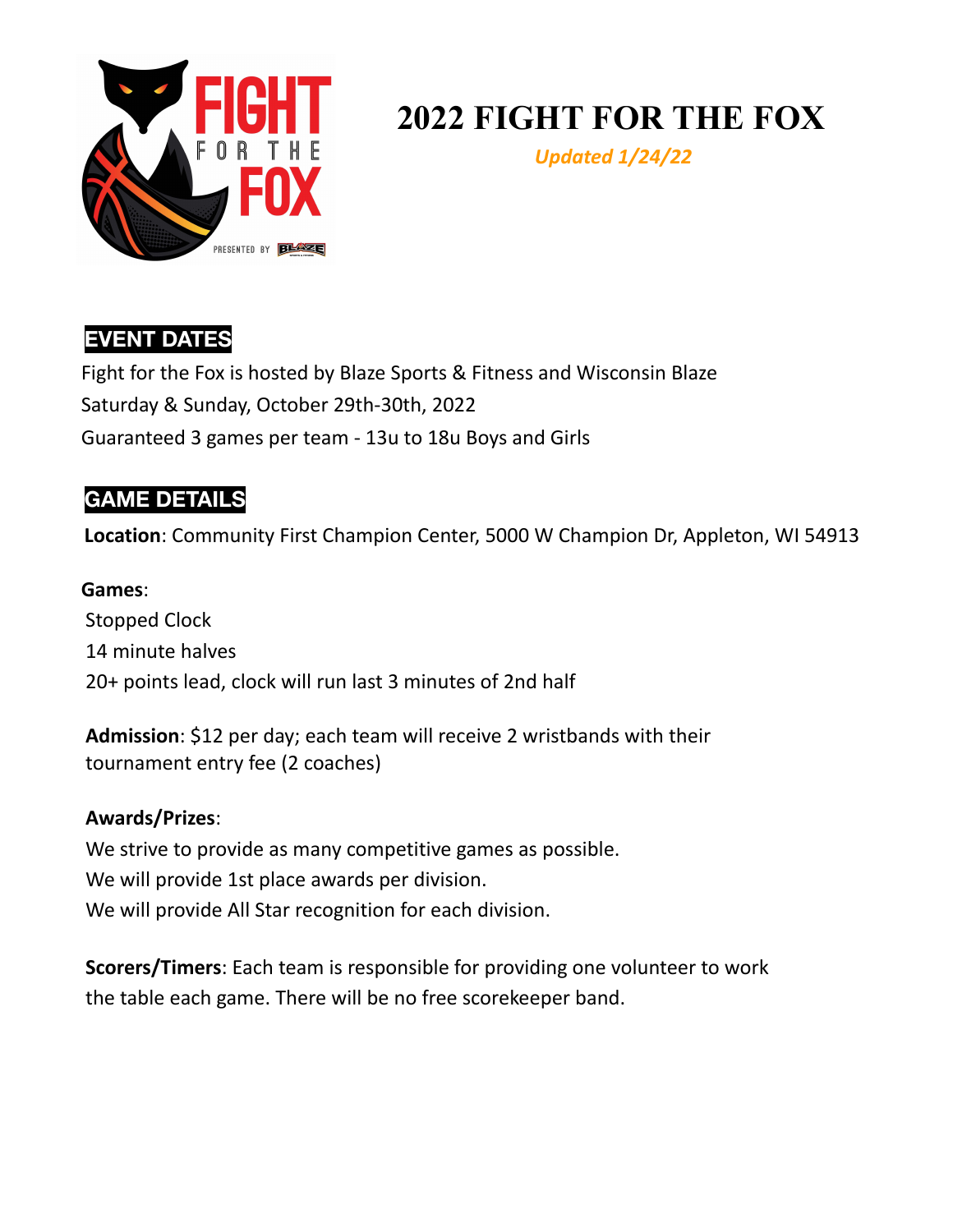### **GAME ORGANIZATION**

- 1. Teams will need to bring their own basketballs for warmups. Game balls will be selected from teams.
- 2. Home team is listed 2nd in pool play or on the bottom of the bracket and wears light colored jerseys. Some teams only have one set of uniforms; please have your team bring all sets to all games.
- 3. No more than 2 coaches on the bench and 12 players on a team.
	- a. Coaches sitting on the bench must have a Coaches Wristband! No exceptions.
	- b. Each team will receive 2 coaches wristbands. Wristbands must be worn at all times.
	- c. Replacement bands are \$12.
- 4. Each team must supply either an adult clock operator or an adult official scorekeeper for each game. Please have this personnel ready to go prior to scheduled game time.
- 5. Each team can have only one coach designated to stand during play. All other bench personnel shall remain seated.
- 6. Players may play on more than one team, but not within the same division.
- 7. Players may not play down in age, but may play up.
- 8. Any coach or team given a technical will award the other team 2 points and possession.
- 9. A team will forfeit a game if they are not on the floor and ready to play at the scheduled start of the game.
- 10. Any team who does not show up will be charged an additional \$100 per game.
- 11. All referee or tournament director decisions are final.
- 12. An Athletic Trainer will be on-site at the Community First Champion Center for this event.
- 13. Please, no carry-ins. The concession stand is open to spectators on the main level of CFCC.
- 14. All spectators must stay on the upper (main) level of the Community First Champion Center and are not allowed to go down to the lower (court) level. All athletes and coaches can go between the lower (court) and upper (main) level of the Champion Center.
- 15. **Basketballs:** The officials will choose a basketball from among the warm-up basketballs provided by each team. Players/spectators will not be allowed to dribble on the sidelines or shoot during breaks. Please communicate to your families that no basketballs should be brought into the gym other than what your team will use during warm-ups, and those basketballs should only be used during that time - not in lobby/hallway or during stoppage in play!
- 16. **Please clean the bench after your game!**

**Respect Clause:** *We expect positive coaching and an encouraging environment. There will be Zero Tolerance for foul language or behavior. We will be swift in handing out technicals and/or removing any coach or spectator from the gym upon any lewd, inappropriate, or demeaning behavior to athletes, coaches and officials. Technicals will be given to teams if any spectators/fans become an issue. The tournament director at the site will settle any disputes. No protests are allowed. We expect all participants to conduct themselves with class, and exemplify the true spirit of our sport through the highest sportsmanship possible.*